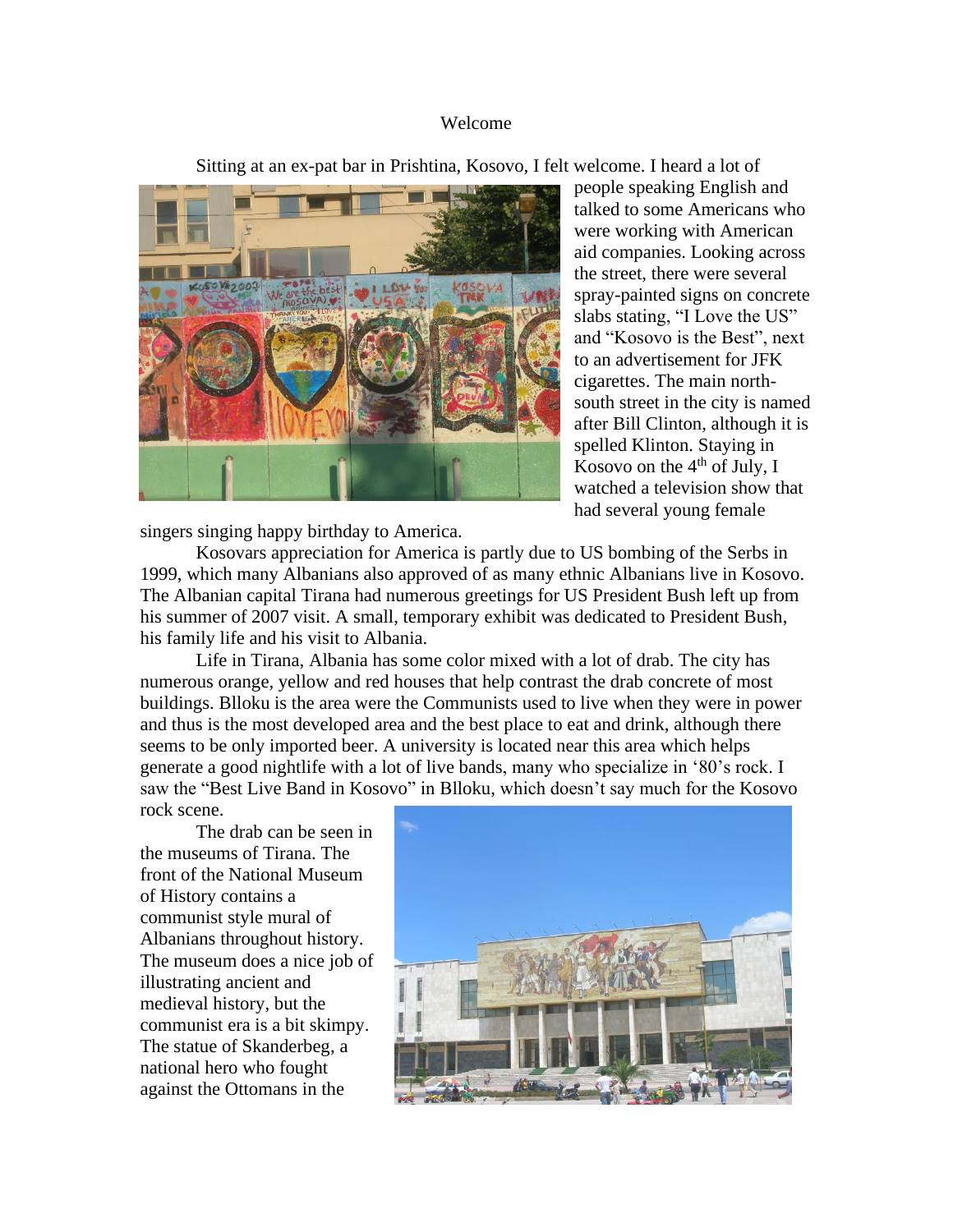Middle Ages, is near the National Museum. Several mosques, churches and small museums are located on either side of the dirty and weak stream of the Lana River.

An hour west from the confusing and dusty Tirana bus station is the city of Durres located on the Adriatic Sea. Despite this prime location, the beaches and the city as a whole are average but there are still a lot of visitors who escape to the beach. There are some Roman ruins which include an attractive amphitheater along with a deteriorating bath and basilica. Above the Byzantine city walls is the Citadel which overlooks the city. The most prominent building in the city is the Great Mosque.

The numerous bunkers located in Durres and Albania are a testament to the



independent spirit of Albanians. They were not built in World War II; rather they were built after 1950 when Albania broke from the Soviet Union and the Warsaw Pact. First Secretary Hoxha had 700,000 of these bunkers built to protect against Soviet attack. The engineer had to sit inside the bunker while tanks bombarded them to prove they would not crumble. Although the Soviet Union has fallen, the bunkers are nearly impossible to move and have

stayed. Many have been decorated, again as a way to add color to the drab. If I was a child in Albania, I'd love to play war with all the bunkers in the country. Others have another idea for the bunkers. They are notorious for young people have sex inside, their version of "safe sex". If an arial raid came, they would be safe.

The independent Albanian streak can be seen in other ways. The numerous stolen Land Rovers, BMWs and Mercedes Benzes illustrate the independent streak. Some still have EU license plates, so it's fairly obvious they're stolen. Albanians doesn't seem too concerned about joining the European Union so the countries of the EU can't lean on them too much. In the countryside, modernization and the "European" way of life doesn't seem like a priority. Cows and horses move freely among the fields and roads, hay gets stacked by forks and the using fire for heat is common. I saw a farmer usher his herd up a set of steps and onto a highway overpass.

In contrast, Kosovo had a "European" feel largely due to the numerous European visitors. In 2007, The United Nations Interim Administration Mission (UNMIK) was largely the administrative body, Kosovo Force (KFOR) the military body and there were numerous other aid agencies like USAID and still other agencies tied to the UN. It was easy to travel in Kosovo as there were many English speakers, cheap phone calls home and some good ex-pat bars and restaurants. The numerous agencies brought security, but made for a tedious bureaucracy which seemed to limit progress.

Prishtina is the capital of Kosovo. Near my hotel was the burial sight of one of the revolutionary leaders, Ibrahim Rugova, with the black and red flag of Kosovo flying over his grave. Prishtina is fairly compact with its 165,000 residents seemingly all near the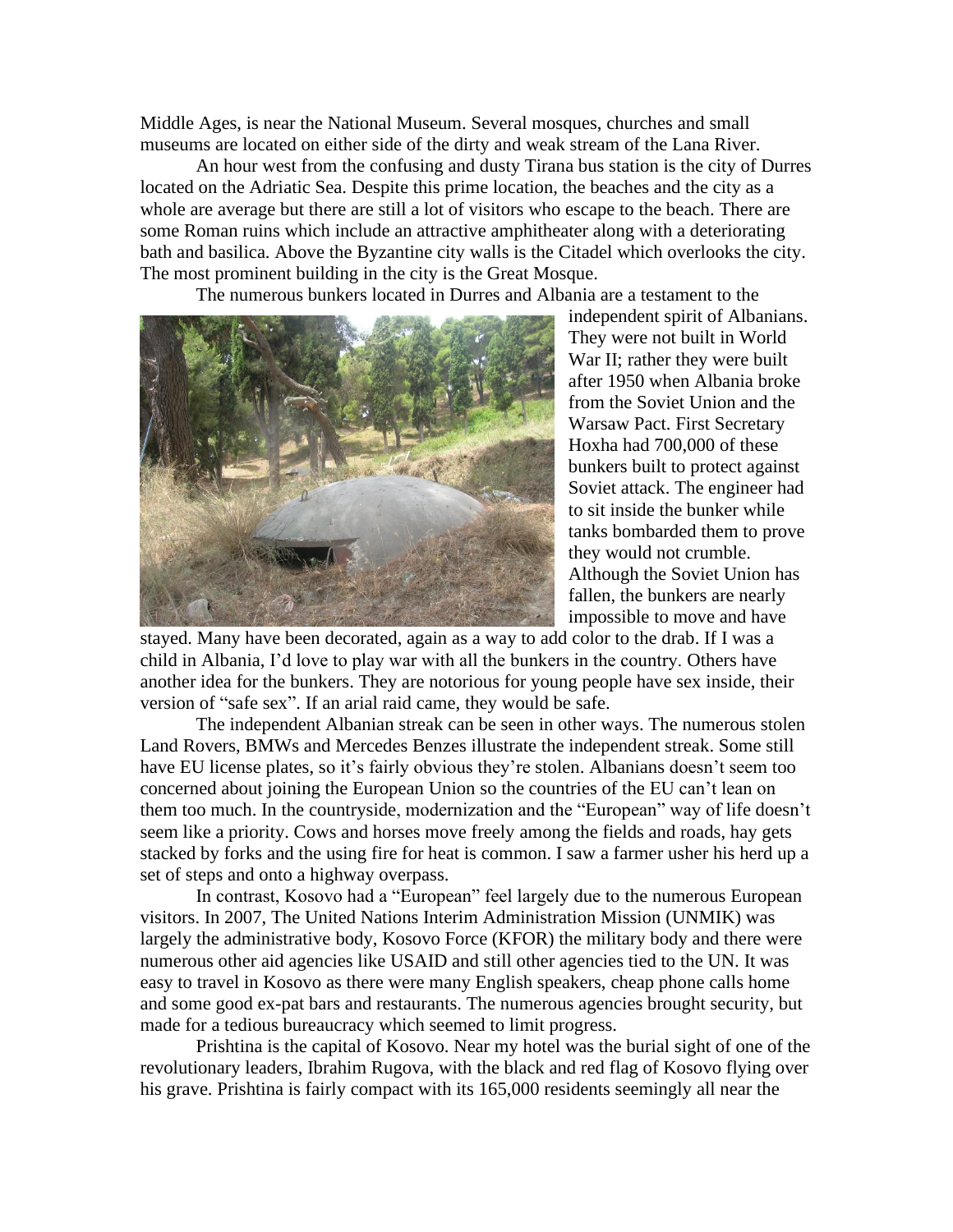main boulevards of Bill Klinton and Mother Theresa, who was Albanian. There are several nice mosques to see, as well as the Kosovo Museum when open and the Sports Complex Shopping Mall for sports, shopping, drink and food.

The trip west of the capital to the city of Prizren includes beautiful views of the woody and hilly countryside. The city has a small river, a good pedestrian mall and numerous attractive mosques. More of the destruction of the 1999 bombings can be seen in Prizren, especially on the outskirts of the city. There are attempts to rebuild some of the more historical buildings but regular houses haven't been completed yet. Also, as of July 2007, there were numerous spray painted signs on walls that indicated "12:44 Times Up UNMIK Go Home", an indication that some Kosovars want to rule themselves, and not be ruled by the UN. In February 2008, Kosovars did declare independence from Serbia.

Albania and Kosovo share a border with Macedonia. Technically the country is called the Former Yugoslavian Republic of Macedonia (FYROM), as Greece objected to the use of Macedonia. They saw the name as historically Greek and required a name change or else they would end relations. Skopje is the capital of the FYROM and is similar to many of the Balkan capitals. It has a charming old bridge over a raging river (the Vardar River) with an adjacent square where young, hip people eat, drink and mostly smoke. There are a few nice museums, with the history museum, Museum of Macedonia, being the most extensive. There are some remnants from an old castle, Kale, as well as many Eastern Orthodox churches and mosques. Mount Vondo lies to the south of the city



and is topped by the Millennium Cross which requires a three hour hike to reach.

A more attractive Macedonian city is Ohrid, which lies on a lake that shares its name. The lake, which also borders Albania, lies to the south of the old town and is a place where people stroll along its promenade that eventually turns into a bike path. There are several attractive churches with the most picturesque being Jovan at Kaneo, which is located on the lake. To the north is Samoil's Fortress which has well-preserved walls that afford great views of both the old and new cities. Near the fortress is an old Roman amphitheater that dates to the time of Christ. A strange attraction is a 900 year old gnarled tree which in the past housed a barber shop.

An appealing side trip from Ohrid is to the city of Bitola. The city

has a long promenade, Tito Street, which has statues of the old Yugoslav dictator as well as several nice cafes. At the end of the street is an old bazaar, several mosques and